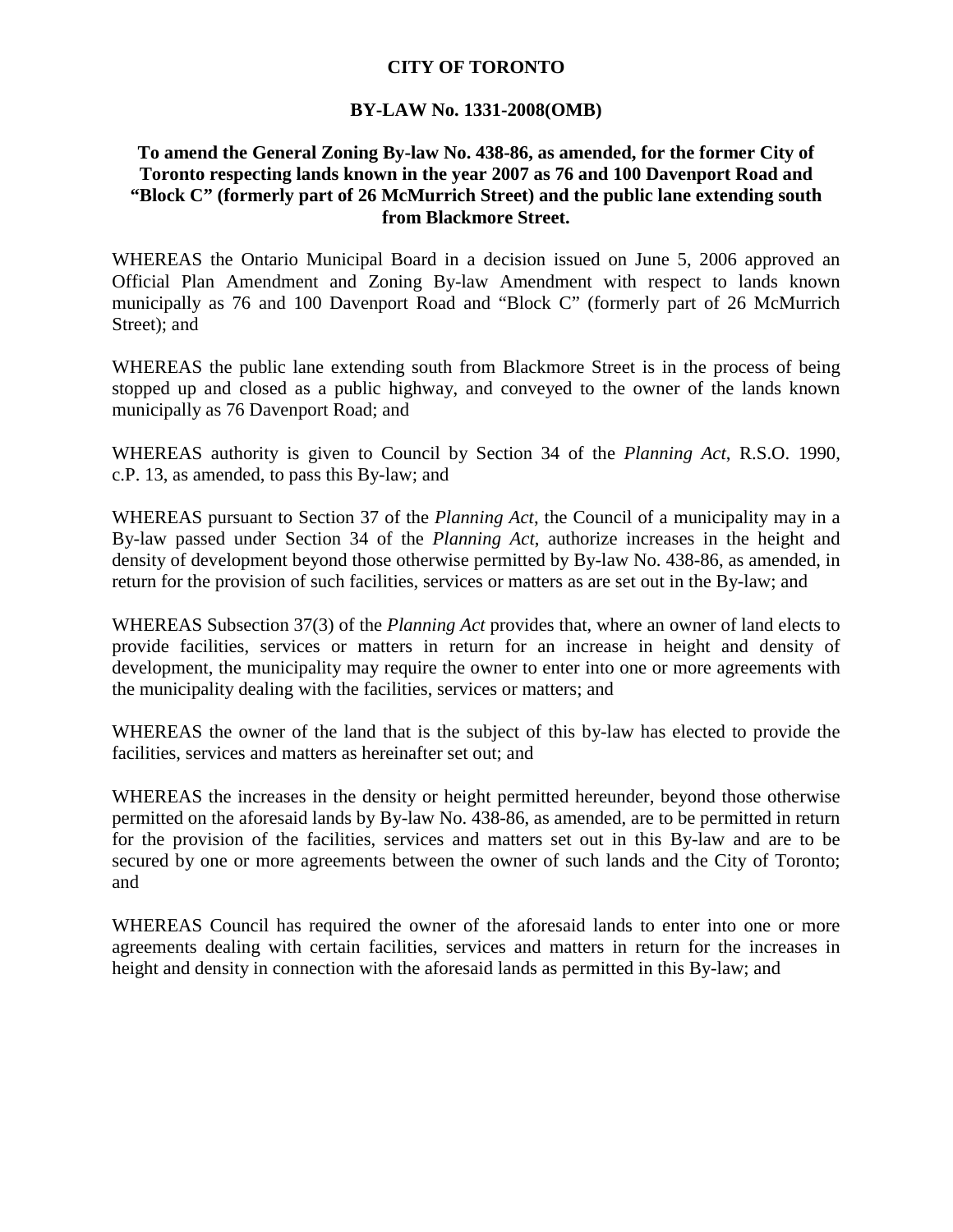NOW THEREFORE pursuant to Decision/Order No. 1629 of the Ontario Municipal Board issued June 5, 2006, in Board Case No. PL050331, By-law No. 438-86, as amended, of the former City of Toronto, is amended as follows:

- **1.** None of the provisions of Sections 2(1) "*grade*" and "*lot*", 4(2)(a), 4(5), 4(12), 6, 8(3) Part I 1, 8(3) Part I 2, 8(3) Part I 3, 8(3) Part II 2, and 8(3) Part III 1 of Zoning By-law No. 438-86, being "A By-law to regulate the use of land and the erection, use, bulk, height, spacing of and other matters relating to buildings and structures and to prohibit certain uses of lands and the erection and use of certain buildings and structures in various areas of the City of Toronto", shall apply to prevent the erection and use of two *mixed-use buildings* with underground parking on the *lot* delineated by heavy black lines on Plan 1, provided that:
	- (a) the *lot* upon which the proposed buildings and structures are erected or used comprise at least the lands shown outlined by heavy lines on the attached Plan 1;
	- (b) no portion of the building above *grade* is located otherwise than wholly within the areas delineated by heavy lines on the attached Plan 2, including mechanical and roof top elements, except for:
		- 1. cornices, lighting fixtures, window washing equipment, vents, awnings, canopies, ornamental elements, parapets, trellises, eaves, window sills, guardrails, balustrades, railings, wheel chair ramps, underground garage ramps and their associated structures, underground garage stair enclosures, fences, retaining walls and landscape and public art features, all of which may extend beyond the heavy lines on the attached Plan 2;
		- 2. balconies and balcony piers, which can project to a maximum of 2.5 metres beyond the heavy lines shown on Plan 2;
		- 3. structures used for outside or open air recreation, safety or wind protection, provided the maximum height of the structure is not higher than the sum of three metres and the height limit applicable to the *lot*;
	- (c) the land shown on Plan 1 and labeled "Lane" has been stopped up and closed as a public highway and conveyed to the owner of *Parcel 1*;
	- (d) no less than 343 square metres of *landscaped open space* shall be provided;

For *Parcel 1*:

- (e) the combined *residential gross floor area* and *non-residential gross floor area* to be erected and used on *Parcel 1* does not exceed 19,100 square metres, with
	- 1. not more than 18,560 square metres of *residential gross floor area*; and
	- 2. not more than 540 square metres of *non-residential gross floor area*;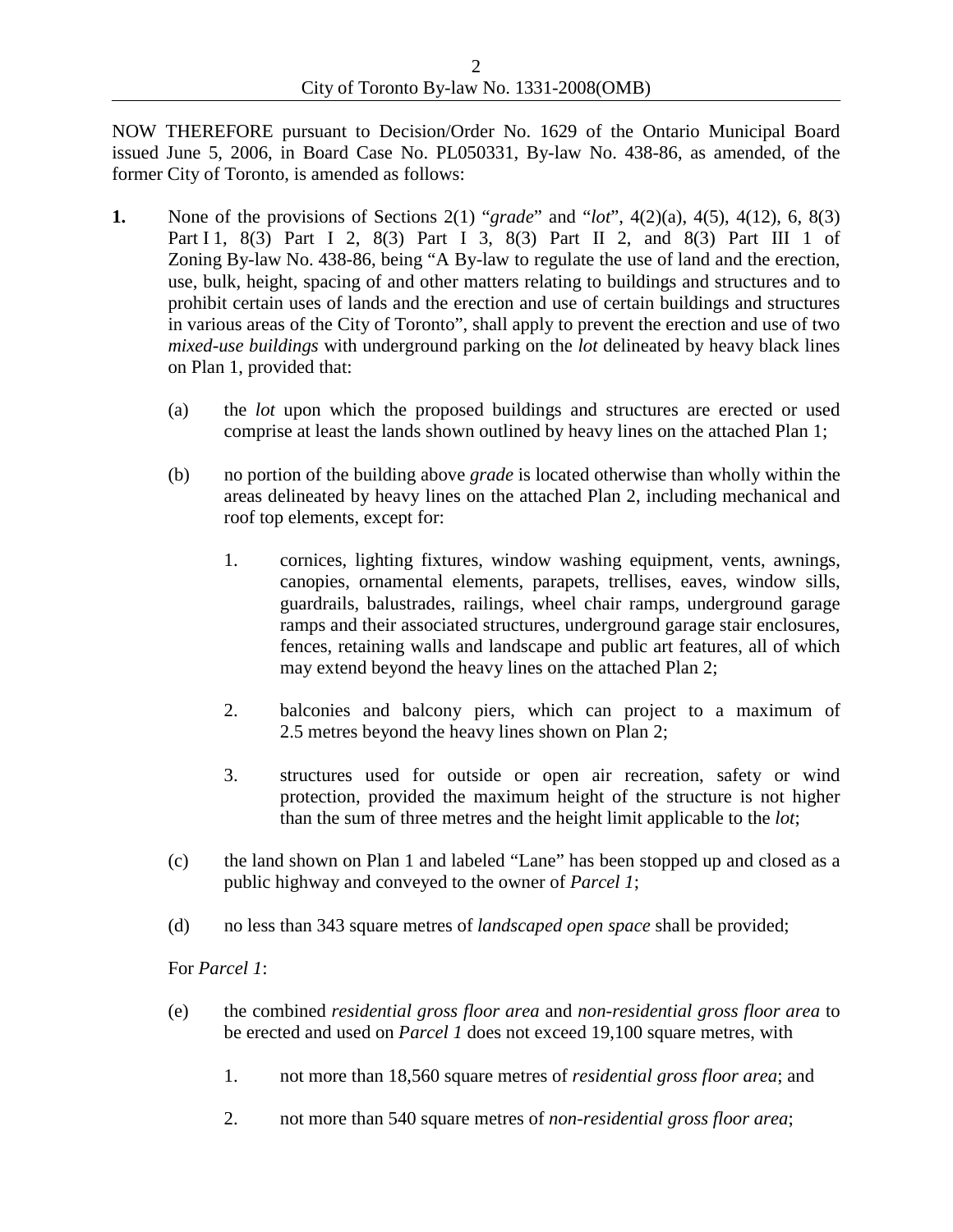- (f) no less than 112 *parking spaces* for the uses on *Parcel 1* shall be provided and maintained on *Parcel 1* in accordance with the following:
	- 1. no less than 0.7 *parking spaces* for each one-*bedroom dwelling unit*;
	- 2. no less than 1.0 *parking spaces* for each two-*bedroom dwelling unit*;
	- 3. no less than 0.06 *parking spaces* for every *dwelling unit* for visitor use; and
	- 4. no less than 1.0 *parking spaces* for each 100 square metres of *non-residential gross floor area*;
- (g) no less than one *loading space-type G* shall be provided and maintained on *Parcel 1*;
- (h) no less than 400 square metres of indoor *residential amenity space* and no less than 380 square metres of outdoor *residential amenity space* is provided on *Parcel 1*;

For *Parcel 2*:

- (i) the combined *residential gross floor area* and *non-residential gross floor area* to be erected and used on *Parcel 2* does not exceed 2,340 square metres, with
	- 1. not more than 1,690 square metres of *residential gross floor area*; and
	- 2. not more than 2,340 square metres of *non-residential gross floor area*;
- (j) no less than 23 *parking spaces* for the uses on *Parcel 2* shall be provided and maintained on *Parcel 2* in accordance with the following:
	- 1. no less than 0.7 *parking spaces* for each one-*bedroom dwelling unit*;
	- 2. no less than 1.0 *parking spaces* for each two-*bedroom dwelling unit*;
	- 3. no less than 0.06 *parking spaces* for every *dwelling unit* for visitor use; and
	- 4. no less than 1.0 *parking spaces* for each 100 square metres of *non-residential gross floor area*; and
- (k) no less than one *loading space-type G* shall be provided and maintained on *Parcel 2*;
- (l) no less than one *loading space-type C* shall be provided and maintained on *Parcel 2*, which is only required if an entirely non-residential building is erected on *Parcel 2*;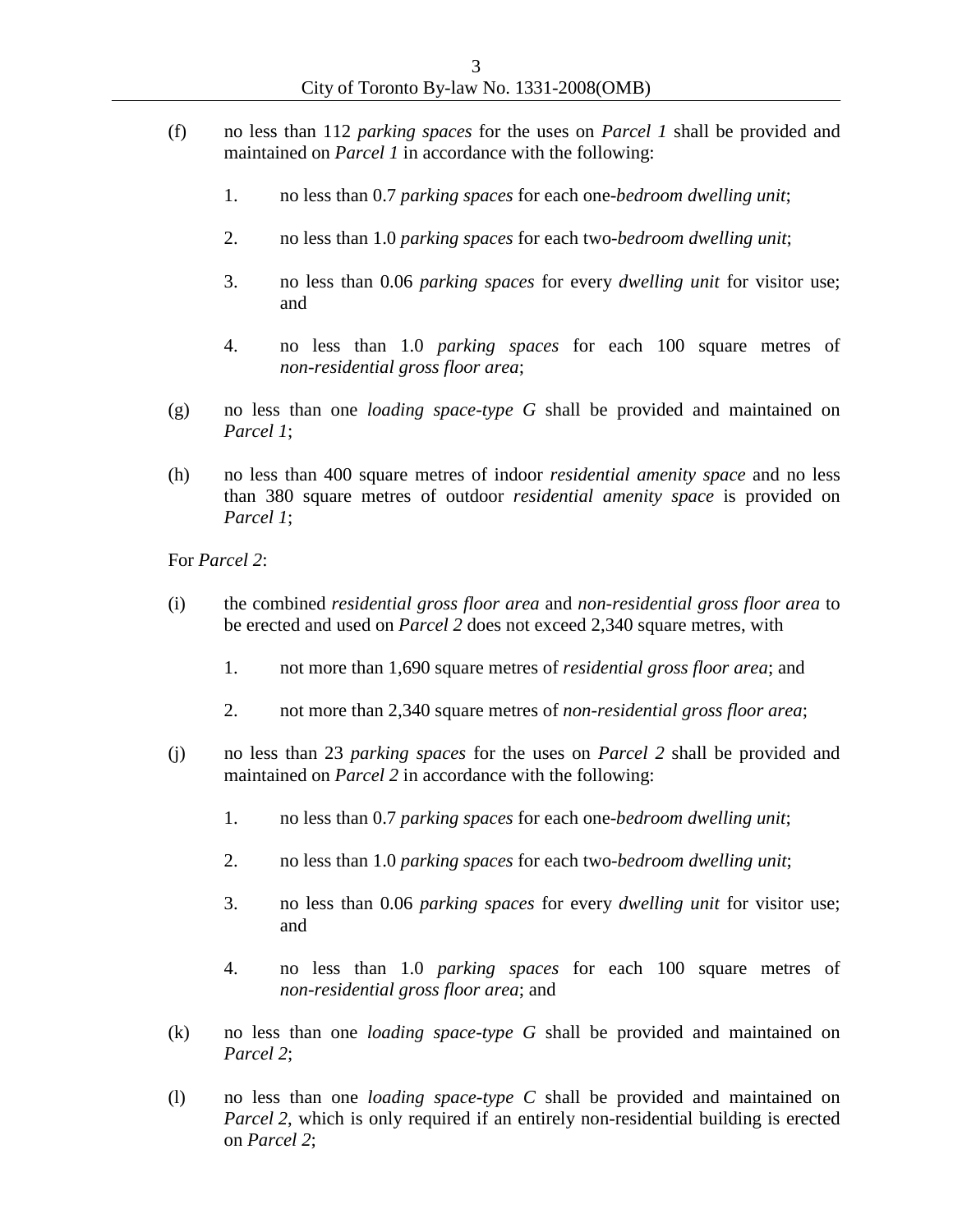(m) no less than 183 square metres of outdoor *residential amenity space* are provided on *Parcel 2*, which is only required if a *residential building* is erected on *Parcel 2*;

For *Parcel 3*:

- (n) no building will be erected on this parcel.
- **2.** Pursuant to Section 37 of the *Planning Act*, the heights and density of development contemplated by this By-law are permitted subject to compliance with all of the conditions set out in this By-law and in return for the provision by the owner of the *lot* of the following facilities, services and matters to the City at the owner's sole expense:
	- (a) the owner agrees to provide and maintain one or more works of art pursuant to a public art program in publicly accessible portions of the lands of a value not less than one per cent of the cost of construction of all new buildings, structures and additions erected thereon on or after the date of passing of this By-law, provided that the costs related to public art shall not be included in such valuation;
	- (b) the owner agrees to convey to the city, for a nominal cost and free and clear of all encumbrances, save and except for easements required for air intake and exhaust associated with a below grade parking garage on the *lot*, strata lands 1.4 metres wide to a depth of 0.5 metres from finished grade along the entire length of the northern boundary of Parcel 1 which is adjacent to Blackmore Street, as shown on Plan 2, for the purposes of widening the street for safety reasons;
	- (c) the owner agrees to improve the entire frontage of Davenport Road adjacent to the lands known as 76 and 100 Davenport Road with sidewalks and any other streetscape elements deemed satisfactory by the Chief Planner and Executive Director;
	- (d) the owner agrees to provide the entirety of Parcel 3, or an area of equivalent size in the same general location, and such other areas within Parcel 1 which have been agreed to, as publicly accessible landscaped open space areas;
	- (e) the owner agrees to provide and maintain a 2-metre pedestrian setback area at grade along Davenport Road in front of the building on Parcel 1;
	- (f) the owner agrees to acquire from the City the L-shaped dead end lane running south from Blackmore Street for the agreed to price subject to the following:
		- 1. that it meet Technical Services Division's standard requirements for the closure and sale of the laneway;
		- 2. that it will not be used to further increase the lot density permission;
		- 3. provision of the publicly accessible areas and the pedestrian setback area as outlined in Sections 2(d) and (e) above;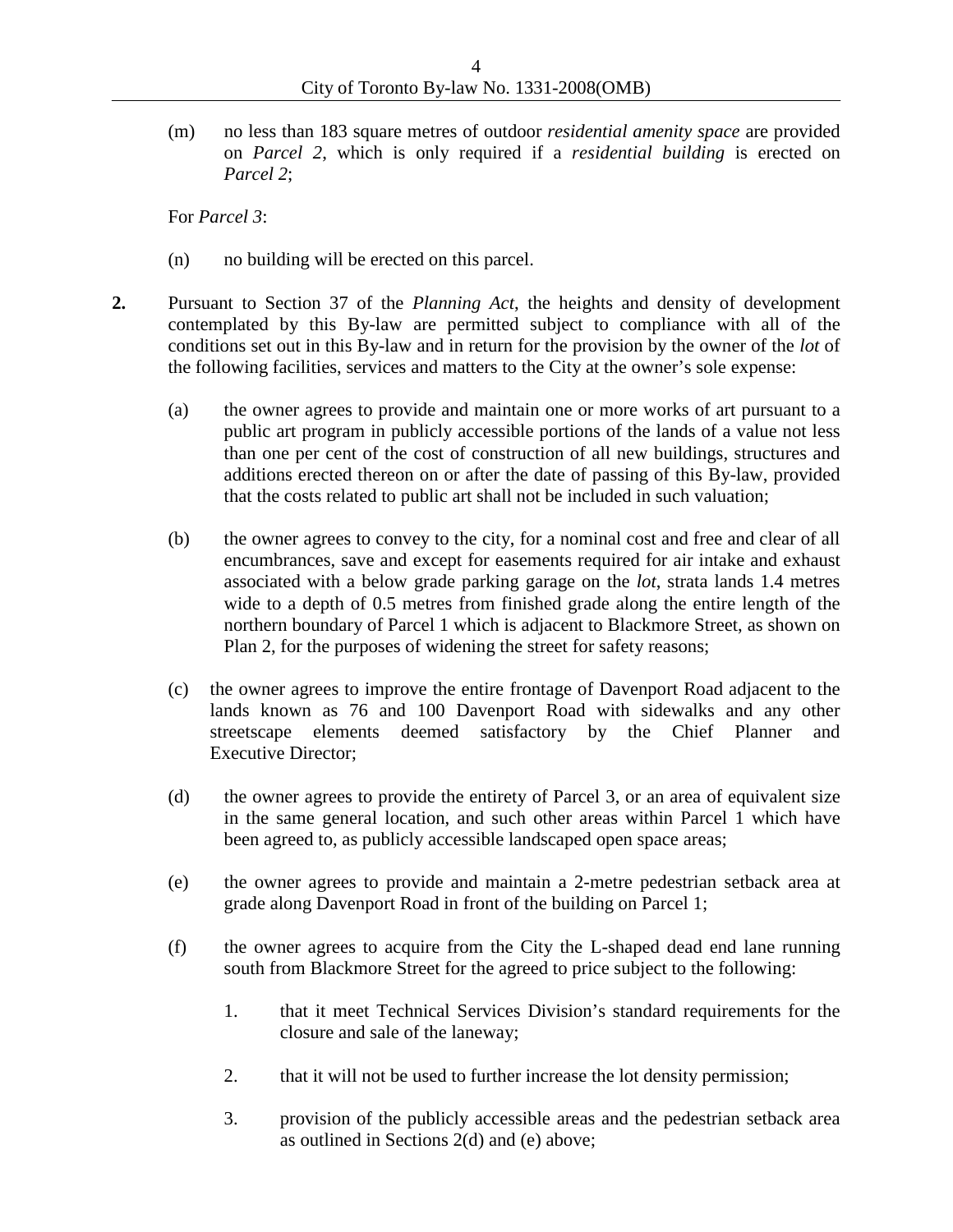- 4. that there be a public art installation along the easterly-most portion of the south elevation of the podium of the building on *Parcel 1* and that the public art approval process be followed as required by the Official Plan;
- (g) the phasing of the development of the lands and the timing of the contributions set out above shall be in a manner satisfactory to the Chief Planner and Executive Director; and
- (h) the owner of the *lot* is required to enter into an agreement pursuant to Section 37 of the *Planning Act* satisfactory to the Chief Planner and Executive Director and the City Solicitor and that such agreement be registered against the title to the *lot* to secure all the facilities, services and matters referred to in this By-law, as well as those matters deemed appropriate for the orderly development of the lands.
- **3.** For the purposes of this By-law:
	- (a) "lot" means the lands on which is to be erected or used one or more buildings and structures, whether such buildings are erected simultaneously or at intervals and whether they are connected above or below the natural level of the ground;
	- (b) "grade" shall mean 116.85 metres Canadian Geodetic Datum;
	- (c) "Parcel 1", "Parcel 2" and "Parcel 3"mean the areas identified as "Parcel 1", "Parcel 2" and "Parcel 3", respectively, on Plan 1; and
	- (d) Each other word or expression, which is italicized in this By-law, shall have the same meaning as each word or expression as defined in the aforesaid By-law No. 438-86, as amended.
- **4.** Notwithstanding any severance, partition or division of the *lot*, the provisions of this By-law shall apply to the whole of the *lot* as if no severance, partition or division had occurred.

PURSUANT TO THE DECISION/ORDERS OF THE ONTARIO MUNICIPAL BOARD ISSUED ON MARCH 27, 2008 AND NOVEMBER 18, 2008 IN BOARD FILE NO. PL050331. THIS BY-LAW REPLACES BY-LAW NO. 869-2008(OMB) IN ITS ENTIRETY.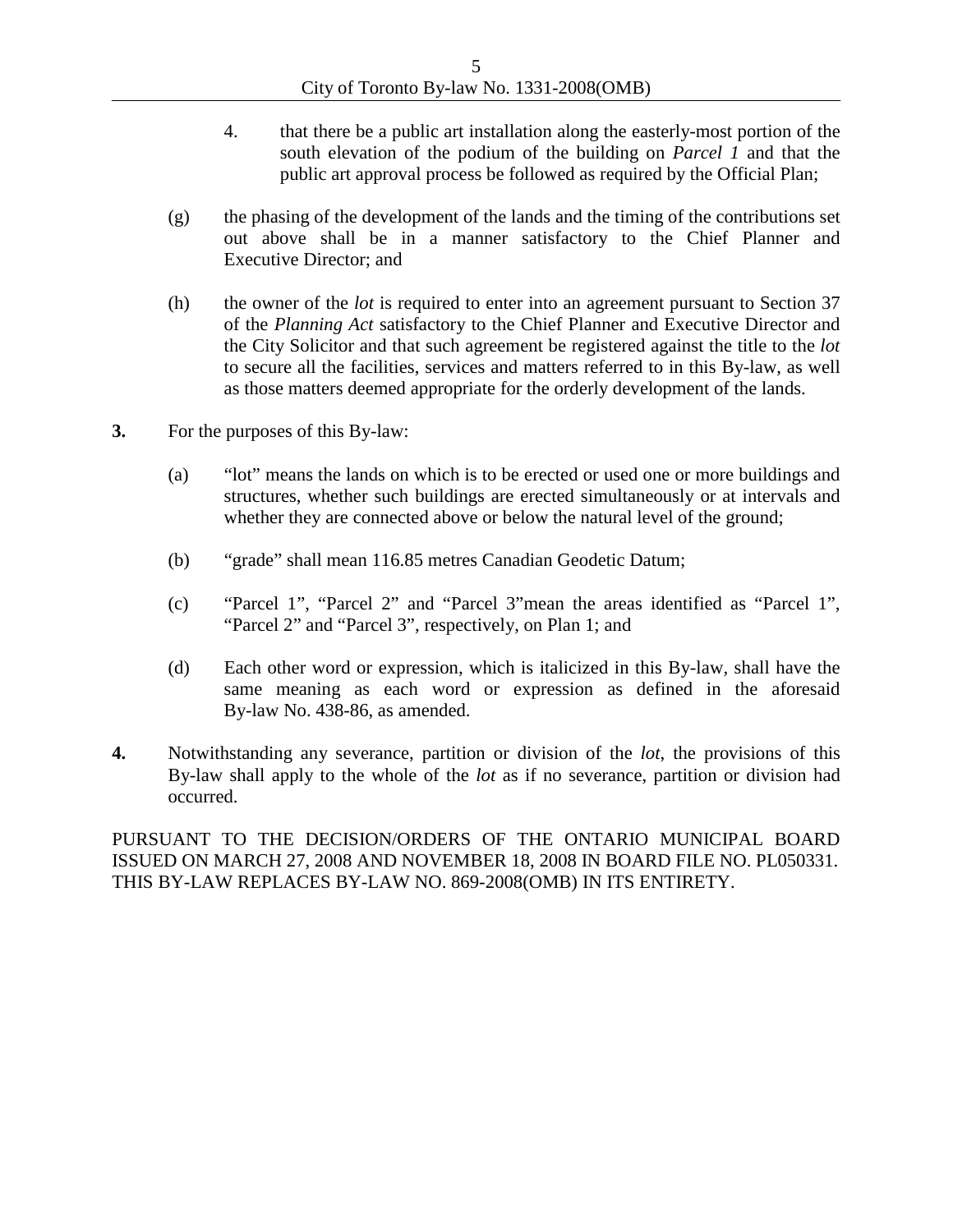

Zoning By-law 438-86 as amended 11/06/08 - DR